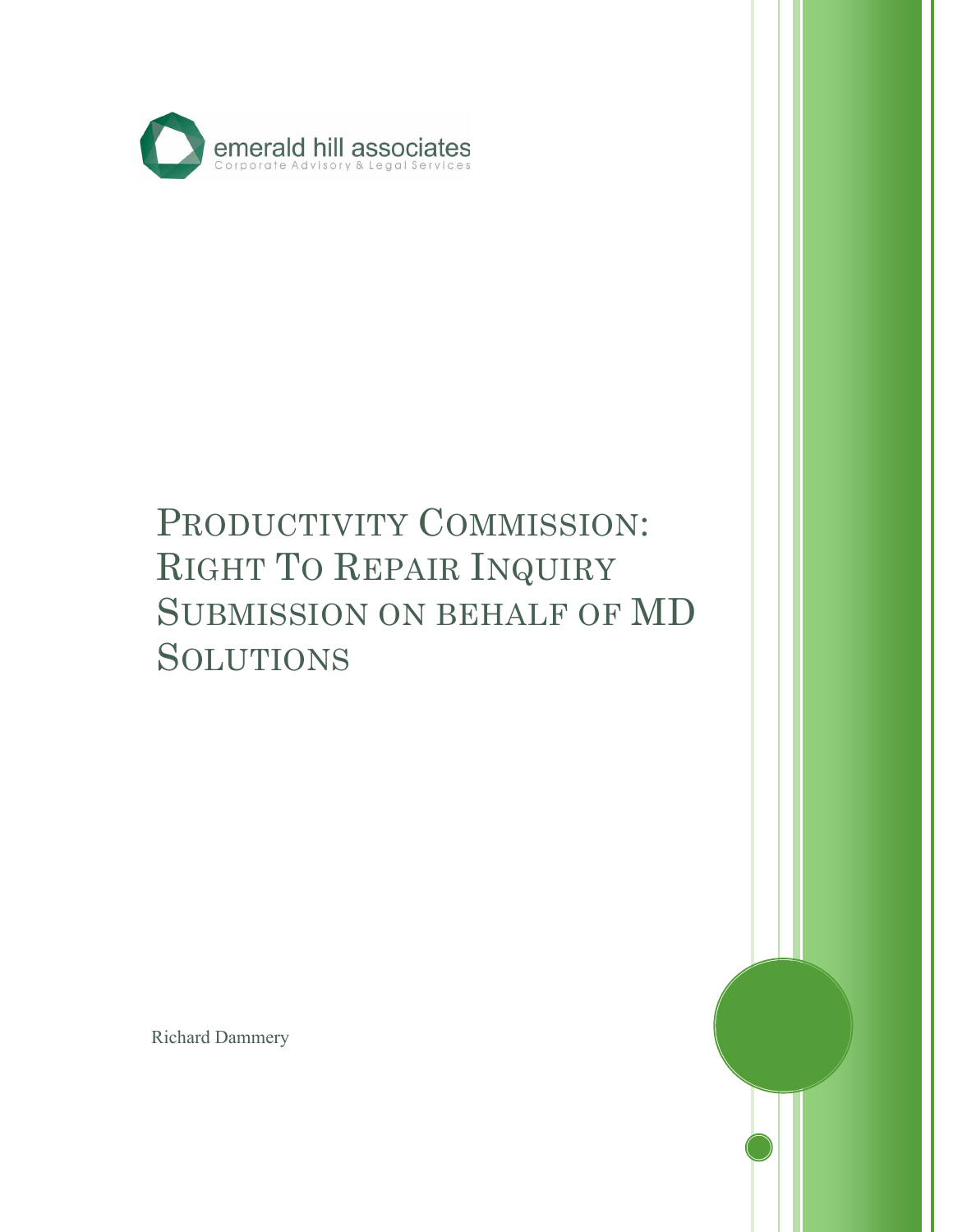## **INTRODUCTION**

- 1. MDScopes (MDS) is a subsidiary of MD Solutions Australasia, a wellestablished and well-regarded supplier of medical devices. Established 26 years ago, MDSA plays an important role in introducing high quality surgical devices to Australasian surgeons and hospitals.
- 2. MDS welcomes the opportunity to make this submission to the Productivity Commission in relation to this important Inquiry. The focus of this submission is on unfair restrictions to repair in medical device aftermarkets in Australia. However, MDS has sought to respond to the Productivity Commission's other information requests as appropriate.

# **INFORMATION REQUEST 1: DEFINING RIGHT TO REPAIR**

3. MDS notes that "right to repair" is likely to have different connotations in different industries and market segments. In the medical devices industry, MDS submits that "right to repair" implies that customers – generally medical practitioners, hospitals and clinics – should be able to seek cost efficient and safe repair of medical devices by suitably qualified technicians. MDS notes that, as outlined in this submission, there are currently a number of impediments to this occurring, largely due to the market power and conduct of Original Equipment Manufacturers (OEMs).

# **INFORMATION REQUEST 2: WHAT TYPES OF PRODUCTS/ PARTICULAR PRODUCTS?**

4. MDS submits that the Productivity Commission should, amongst others, focus on medical devices markets, given the importance of the healthcare system to the Australian economy. Spending on health has grown in Australia by about 50% in real terms over the past decade, from \$113 billion (\$5,500 per person) in 2006–07 to \$170 billion (\$7,100 per person) in 2015–16. This compares with population growth of about 17% over the same period. Governments fund two-thirds (67%, or \$115 billion) of all health spending, and non-government sources fund the rest  $(33\%, \text{ or } $56$ billion). Individuals contribute more than half (17%, or \$29 billion) of the non-government funding. Together, hospitals (39%) and primary health care (35%) account for three-quarters of all health spending. Companies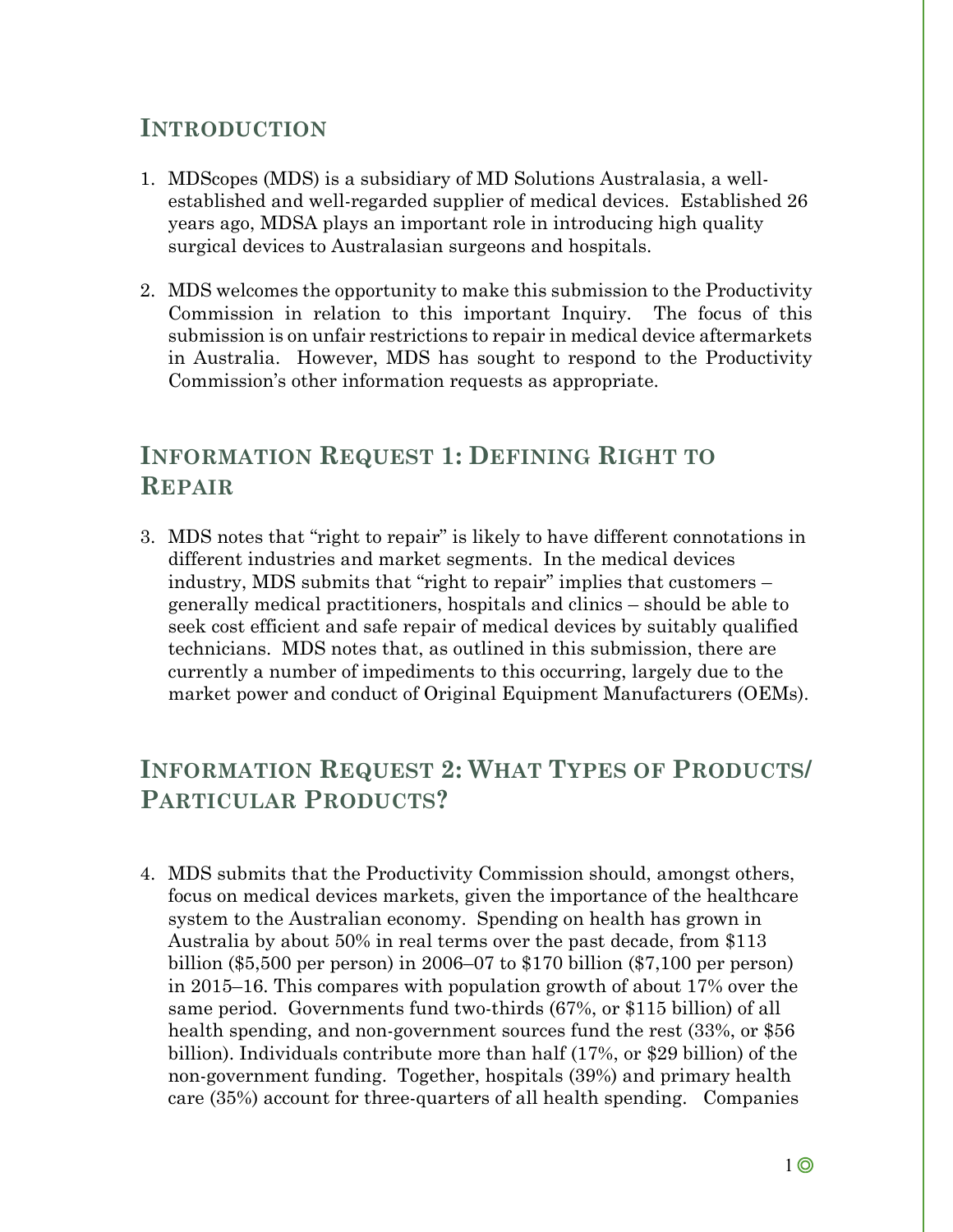such as MDS have an important role to play in reducing health care costs, as well as introducing new and innovative medical device technologies into Australia. They should not be subject to restrictions of the type imposed by OEMs.

- 5. In this context, MDS submits that the Productivity Commission may find the market for medical scopes repair an interesting case-study.
- 6. Medical scopes are crucial in the diagnosis and cure of a range of medical conditions. Generically referred to as "Endoscopy", the use of scopes allows doctors to observe the inside of the body without performing major surgery. An endoscope is a long flexible tube with a lens at one end and a video camera at the other. The end with the lens is inserted into the patient. Light passes down the tube (via bundles of optical fibres) to illuminate the relevant area, and the video camera magnifies the area and projects it onto a television screen so the doctor can see what is there. Usually, an endoscope is inserted through one of the body's natural openings, such as the mouth, urethra, or anus.
- 7. Specially designed endoscopes are also used to perform a range of surgical procedures, such as:
	- Locating, sampling or removing tumours from the lungs and digestive tract.
	- Locating and removing foreign objects from the lungs and digestive tract.
	- Taking small samples of tissue for diagnostic purposes (biopsy)
	- Removing stones from the bile duct.
	- Placing tubes (stents) through blockages in the bile duct, oesophagus, duodenum, or colon.
- 8. Endoscopes have been developed for many parts of the body. Each has its own name, depending on the part of the body it is intended to investigate, such as:
	- Bronchoscope inserted down the trachea (windpipe) to examine the lung.
	- Colonoscope inserted through the anus to examine the colon (bowel).
	- Gastroscope inserted down the oesophagus to examine the stomach.
	- Duodenoscope inserted through the stomach into the duodenum to inspect and perform procedures on the bile duct and /or pancreatic duct, called ERCP (Endoscopic Retrograde Cholangio-Pancreatogram).
	- Hysteroscope inserted through the cervix to examine the uterus.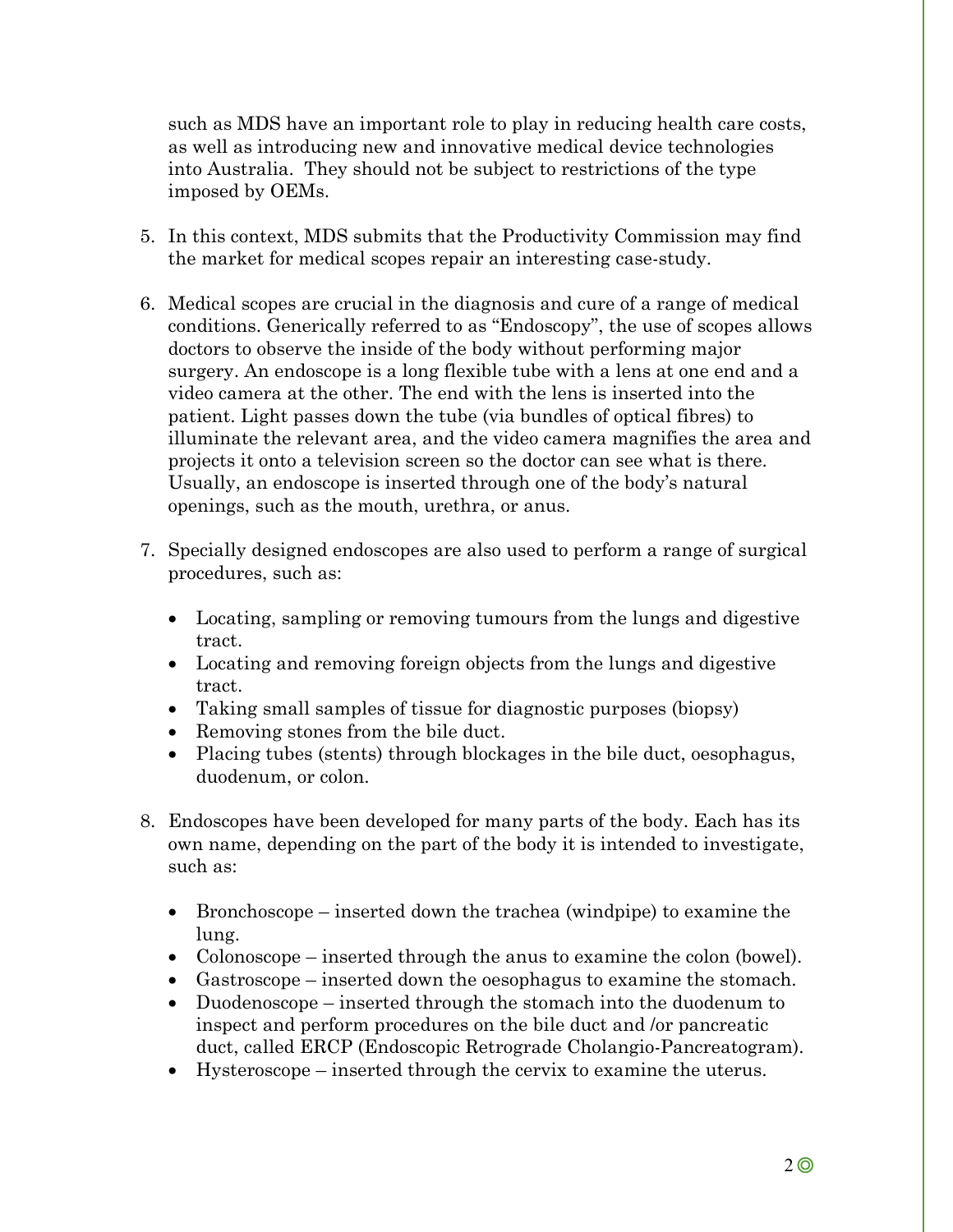- Cystoscope and ureteroscope inserted via the urethra to inspect the urinary bladder and ureters.
- 9. The manufacture of endoscopes is dominated by large multi-national companies, particularly Olympus which dominates the market for flexible endoscopes with ~95% market share in Australia.

## **UNNECESSARY BARRIERS TO REPAIR**

- 10.The market to repair and maintain endoscopes is dominated by the Original Equipment Manufacturers (OEM). The OEMs still largely operate in a closed repair, service and maintenance environment. Third party biomedical engineering services and repair organisations are a threat to lucrative recurring revenue streams.
- 11.These manufacturers commonly offer maintenance contracts, on a notionally "discounted" basis, at the time of selling scopes. For example, one leading OEM sells new equipment with an extended warranty and service program which can be for up to 3-4 years. OEMs routinely undercut third party repairers (as a loss leader) to attract new sales and disincentivise customers from repairing equipment. This bundling/tying allows the OEM's to leverage their dominant market position into what would otherwise be competitive aftermarkets. As outlined below, the OEMs use other strategies to foreclose competition in aftermarkets: e.g. refusing to supply parts; restricting information and restricting training. Such conduct was observable in other markets, such as automotive repair, until regulatory intervention.
- 12. In general, the useful life of a scope is in the order of 5-7 years (use dependent). For the past two upgrades, the market-leading OEM ensured that new equipment was not compatible with previous systems in their family of products (connections and use), and so a complete swap-out of customers' fleets of equipment were required (plus new service contracts). Customers who have a fleet of equipment at or beyond the life of the service contract are targeted for new equipment.
- 13.Some OEMs routinely inform customers that any repairs undertaken by third party service agents will void their warranty and the customer will not be covered under any agreements in place with the OEM. MDS understands that, if third party repairs are found by certain OEMs (no matter how minor), a complete rebuild will be quoted; indicatively at approx. \$20 - \$30,000 depending on the model. This is usually more than the residual value of the scope, resulting in a new purchase.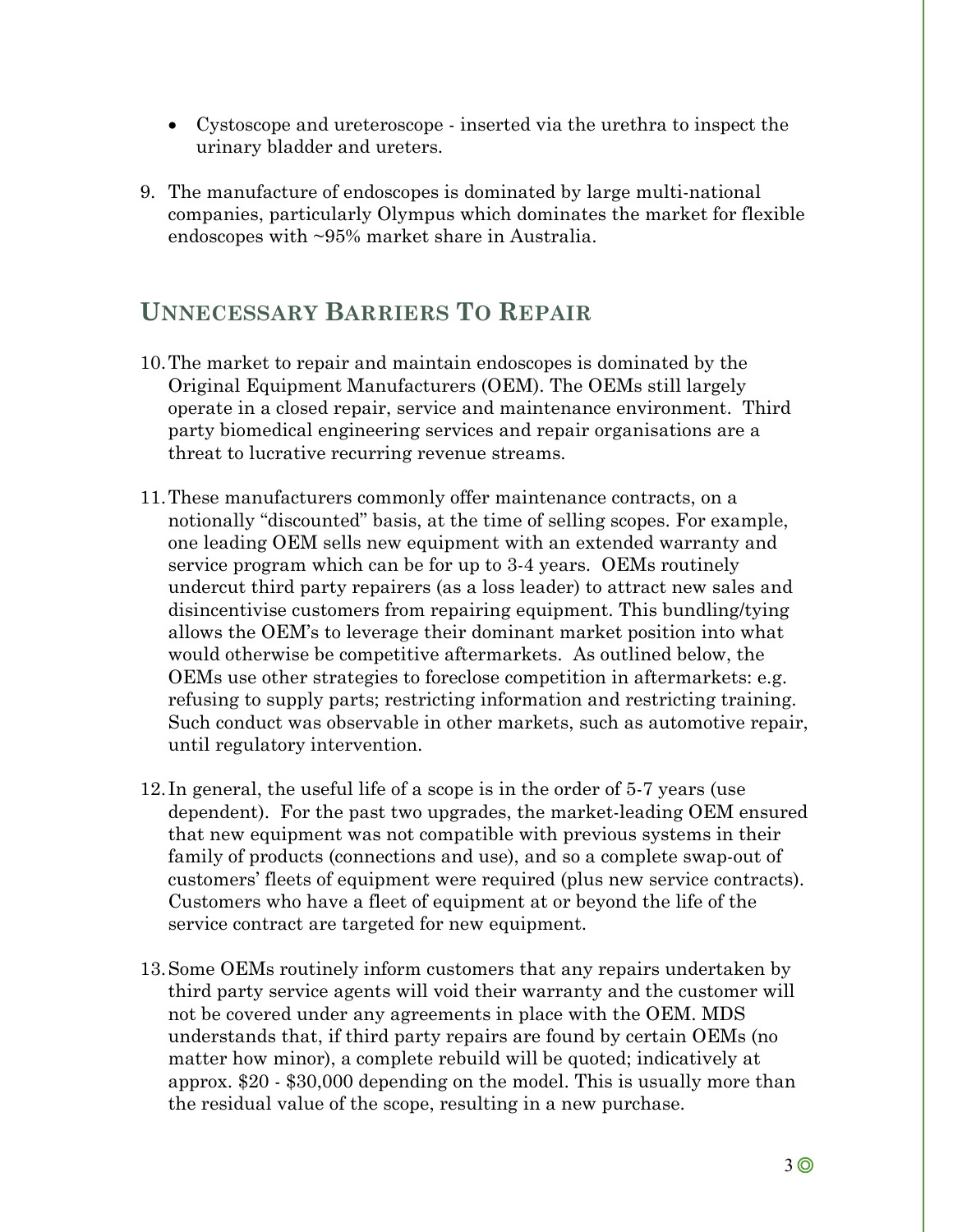14.MDS understands that some endoscope OEMs actively promote the view that the workmanship of third-party service providers is sub-standard, is not undertaken with OEM parts and components (which are unavailable to third parties) and is not performed by trained personal, a practice of scaring the market. While, in some cases, concerns may be valid, they are certainly not universally true – any more than it could be said that every independent car mechanic is unable to provide services to the same standard as manufacturers and/or compromises public safety.

### **Closed access to parts, components and equipment**

- 15.Part of the way OEM companies protect their business is to close access to the parts, components and equipment needed to undertake repairs.
- 16.MDS has made many attempts to purchase parts, components and equipment from OEMs and these have been flatly rejected.
- 17.OEMs have been known to use the Therapeutic Goods Administration as justification for refusing access to parts; however, the TGA is well aware of the service that third party repairers provide:
	- For example, the TGA has published the following: https://www.tga.gov.au/publication-issue/problems-associatedunauthorised-repair-rigid-scopes

*"The TGA's Incident Reporting and Investigation Scheme receives reports about the safety and performance of medical devices as part of its ongoing monitoring of products supplied in Australia. As part of this process the TGA has recently reviewed several reports associated with repaired endoscopes. These reports relate to the quality of the repair and the use of unsuitable parts. The TGA recognises that medical device repairers provide a useful service in assisting healthcare facilities to maintain good quality medical devices. However, it is important that healthcare facilities who require repairs to be made to medical devices, such as endoscopes, should satisfy themselves that the repairers have an appropriate level of training and experience to be able to competently undertake the repair work."*

18. It is also worth noting that the medical device regulatory framework includes provision for post-market monitoring by the TGA, including: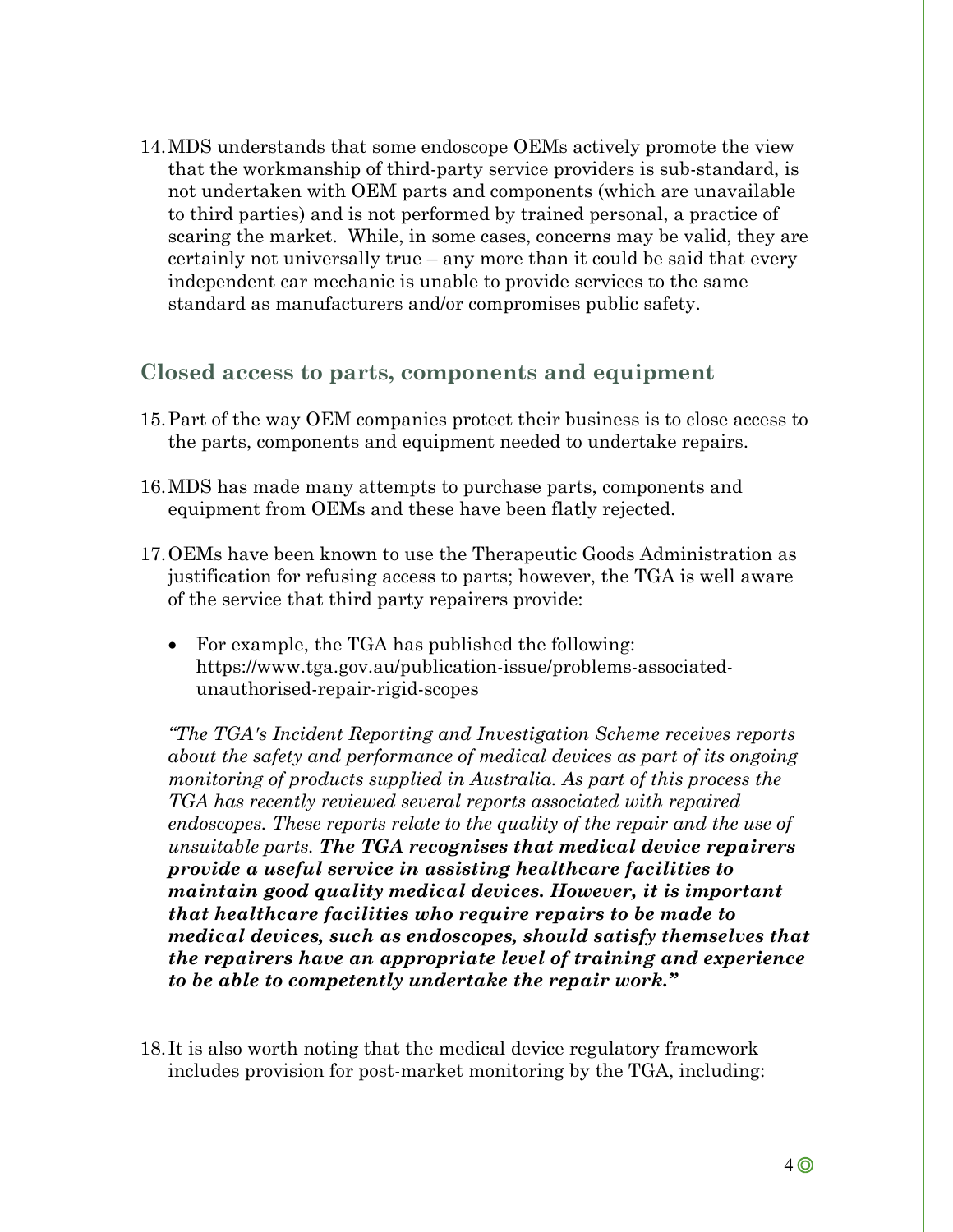- risk assessment and investigation of medical device adverse event and complaint reports
- checking evidence of conformity against the Essential Principles
- conducting periodic inspections of manufacturers' quality management systems and technical documentation
- imposing specific requirements for manufacturers and sponsors to report, within specified timeframes, adverse incidents and other information involving their medical devices.
- 19.Post-market monitoring by the TGA is carried out to ensure the ongoing regulatory compliance and safety of medical devices supplied to the Australian market.

## **Training and information**

20.OEMs are also unwilling to offer training or other support for third party repair and maintenance providers.

## **Efficiency losses arising from restricting third party repairs**

- 21. There is an efficiency loss is forcing third party repairers to work around the restrictions imposed by dominant OEMs.
- 22.By way of example, MDS repairs and maintains endoscopes, and has an 18 year track-record of repair history in Australia, having saved the public healthcare system millions of dollars to date. With fleet maintenance contracts in place with a number of hospitals, MDS has over 600 scopes under contract.
- 23.MDS is currently the only third party repairer of medical endoscopes that was successful in the Biomedical Technology Services (BTS) Queensland tender for medical endoscopes and has repaired over 100 different scopes to date for the QLD Public health system.
- 24.MDS' "Total Care- Philosophy" can be summarized as:
	- Repair in Australia, back to clinical specification, providing actual costed repairs.
	- Reduce–The cost of rigid and flexible scope spends by extending the life of a hospital's fleet.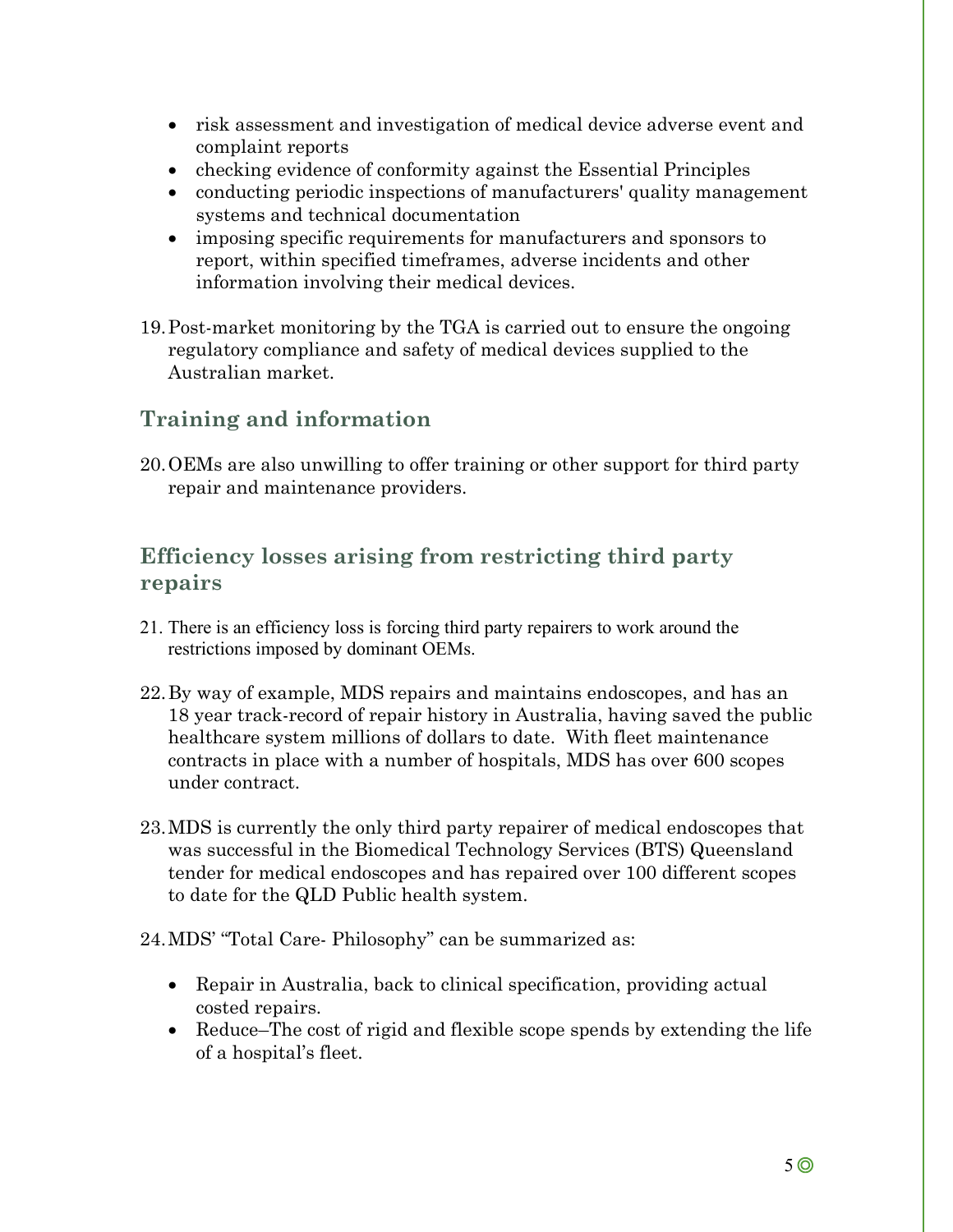- Retrain–Targeted training for problem sites to reduce risk, downtime and increase customers knowledge for the care and maintenance of their equipment.
- 25."Clinical specification" is the standard MDS works to at all times. This standard ensures that all scopes that leave MDS' facility have verified leak testing, hermetically sealed joins via laser welder, 28- point documented QA (etc) to ensure the scopes are fit for use in theatre.<sup>[1](#page-6-0)</sup>
- 26.MDS does not only repair scopes, but it also identifies recurring issues and has a fleet inspection and training program to reduce common mistakes that result in costly repair bills. MDS's trained representatives will go on site and leave customers with a complete overview of the state and health of their current scope fleet. This service gives hospitals complete oversight of their fleet risk profile and what is involved to get it back to 100%. MDS often hears that "We have never been trained on this by the OEM."
- 27.As a repairer, MDS offers a very competitive service with the ability to diagnose actual faults and repair a single component, or as few components, as necessary. In contrast, most OEMs replace entire subassemblies in offshore facilities, increasing costs and repair times dramatically. MDS simply fixes what is wrong with a scope and no more.
- 28.Many OEMs do have loan fleets available but, in contrast, MDS has a loan fleet of over 100 scopes in Australia to help its customers.
- 29.MDS has obtained ISO 9001 and is in the process of obtaining ISO13485:2016 certification. MDS adheres to AS/NZ 3551 which is the Australian Standard for the Management program for medical equipment.
- 30. In terms of parts availability, in many aftermarkets parts availability is delineated in the following terms:
	- **OEM Parts**: parts manufactured by the OEMs' parts suppliers
	- **OEM supplier branded parts**: parts made by the same manufacturers as the 'genuine' parts (above) but the supplier uses their own company branding. (Same part, same manufacturer, different box)

<span id="page-6-0"></span><sup>1</sup> "Clinical specification" is a term that, in essence, means the endoscope is fit for clinical use, and its functions and specifications all meet the necessary thresholds, having been tested and verified for QA .MDS notes that OEM specifications are, in most aspects, accessible. Despite this, MDS has been threatened with legal action by an OEM for use of the term "OEM specification" because the OEM does not provide training to third parties or provide them with manufacturer data.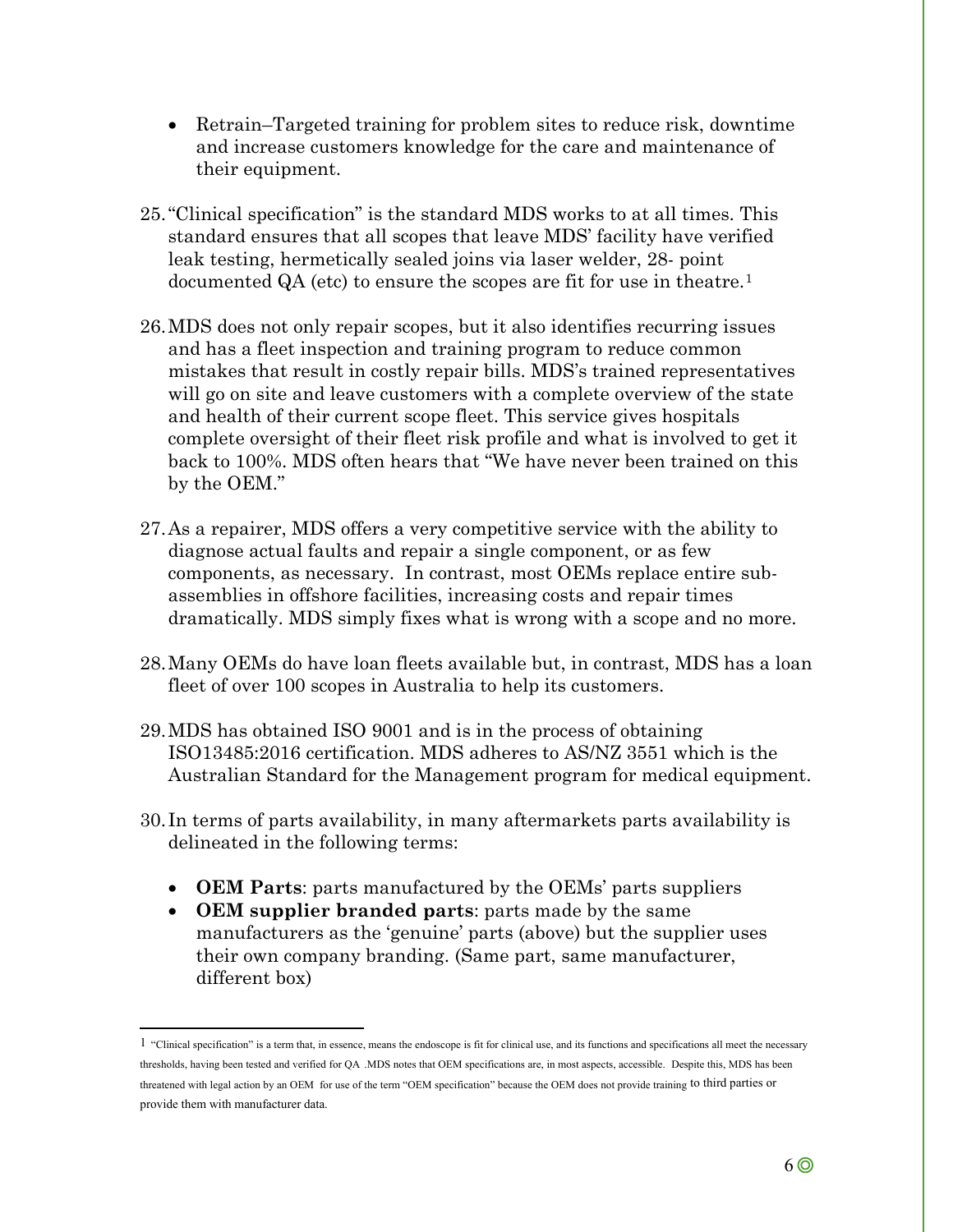- **Independent Aftermarket Parts**: replacement parts that are manufactured specifically for use after the endoscope is built: These are quality, fit for purpose, interchangeable parts with the same functionality as the OEM part but produced by a different manufacturer to the OEM supplier.
- 31.As stated above, MDS is not able to access OEM parts. It is also unable to source OEM supplier branded parts (since the OEMs take steps to prevent the identity of component manufacturers becoming known). Hence, MDS uses Independent Aftermarket Parts – having secured the best possible repair components and technologies for all components including from USA, Germany, China, Taiwan and other countries. MDS only uses parts from component manufacturers with both ISO 9001:2008 "Manufacture and distribution of micro-optical components for the medical device, industrial, laser and telecommunications industries" and/or ISO 13845:2016 "Medical Devices". These parts come with 20 years of R&D, matching them to the closest possible dimensions and quality in respects to the OEM equivalents.
- 32.As a Medical Device Distributor, MDS further understands the importance of patient safety and all external parts that come in contact with a patient have biocompatibility, toxicity and safety certificates to ensure they are patient safe.
- 33.AS/NZS 3551:2012 Clause 1.4.56,b, specifically allows for the use of non OEM parts defined as:

#### *1.4. Spare part*

*A substitute item, intended to replace an original component, assembly or subassembly of medical equipment, where the item is either— (a) a direct replacement (generally supplied, or specified, by the original equipment manufacturer (OEM)); or*

*(b) an equivalent assessed by the service entity as being a suitable replacement for the original component contained in the medical equipment (which is not necessarily sourced from the OEM), and which is essential for the safe and correct operation of the medical equipment.*

34.Furthermore, Section 9 (b)(i) states:

#### *Repair of medical equipment*

*Repair of medical equipment using components not sourced from, or approved by, the original equipment manufacturer (OEM) constitutes a modification of the medical equipment. If the decision is taken to use non-OEM sourced components, then care shall be exercised to ensure that the*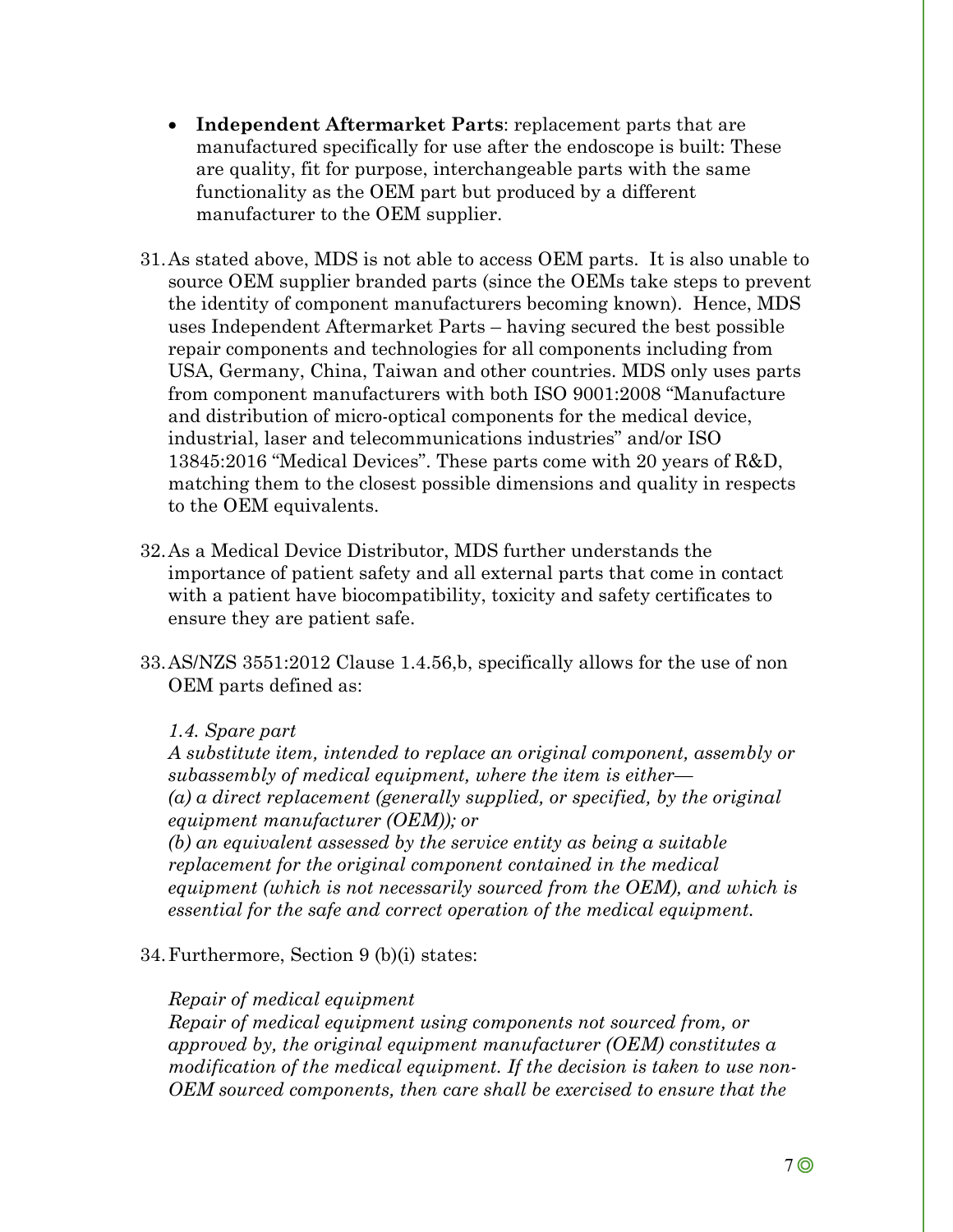*specifications of the alternative parts are equivalent in all respects. For spare parts or accessories considered critical to the safe operation of the medical equipment, any decision to use non-OEM supplied replacements, including the risk assessment undertaken in making the decision, shall be documented and retained as part of the medical equipment record for the device.*

- 35.As a guide, a 'critical component' is considered to be one whose failure might reasonably be expected to cause the failure of a critical device or to affect its safety or effectiveness and potentially result in death or injury to a patient, user or other person. MDS does not replace any components "whose failure might reasonably be expected to cause the failure of a critical device or to affect its safety or effectiveness and potentially result in death or injury to a patient".
- 36. MDS matches the technology and techniques used in scope manufacture including: state-of-the-art laser welding, gold plating ability, 20-point inspection process QA, ISO Certified repair service and blinded QA. MDS can repair virtually all makes and models of endoscopes including semirigid and offset rigid scopes, with over 3000 models in its database. If they cannot repair to OEM -brand new condition they do not attempt to and will return the equipment.

### 37.MDS also:

- has trained 15 specialist technicians to work in its business;
- employs a head technician who was trained at a leading OEM and has 25 years of service history on rigid and flexible endoscopes;
- employs technicians who have received training from OEMs, and who are also highly educated with Bachelor of Technology (Mechanical Engineering), Post Graduate Diplomas in QA – Manufacturing & Management, and Bachelor of Electrical Engineering

# **LEGAL ISSUES**

38.As the Productivity Commission is probably aware, competition issues associated with market conduct in aftermarkets have been considered extensively by regulators and by the courts in the United States and the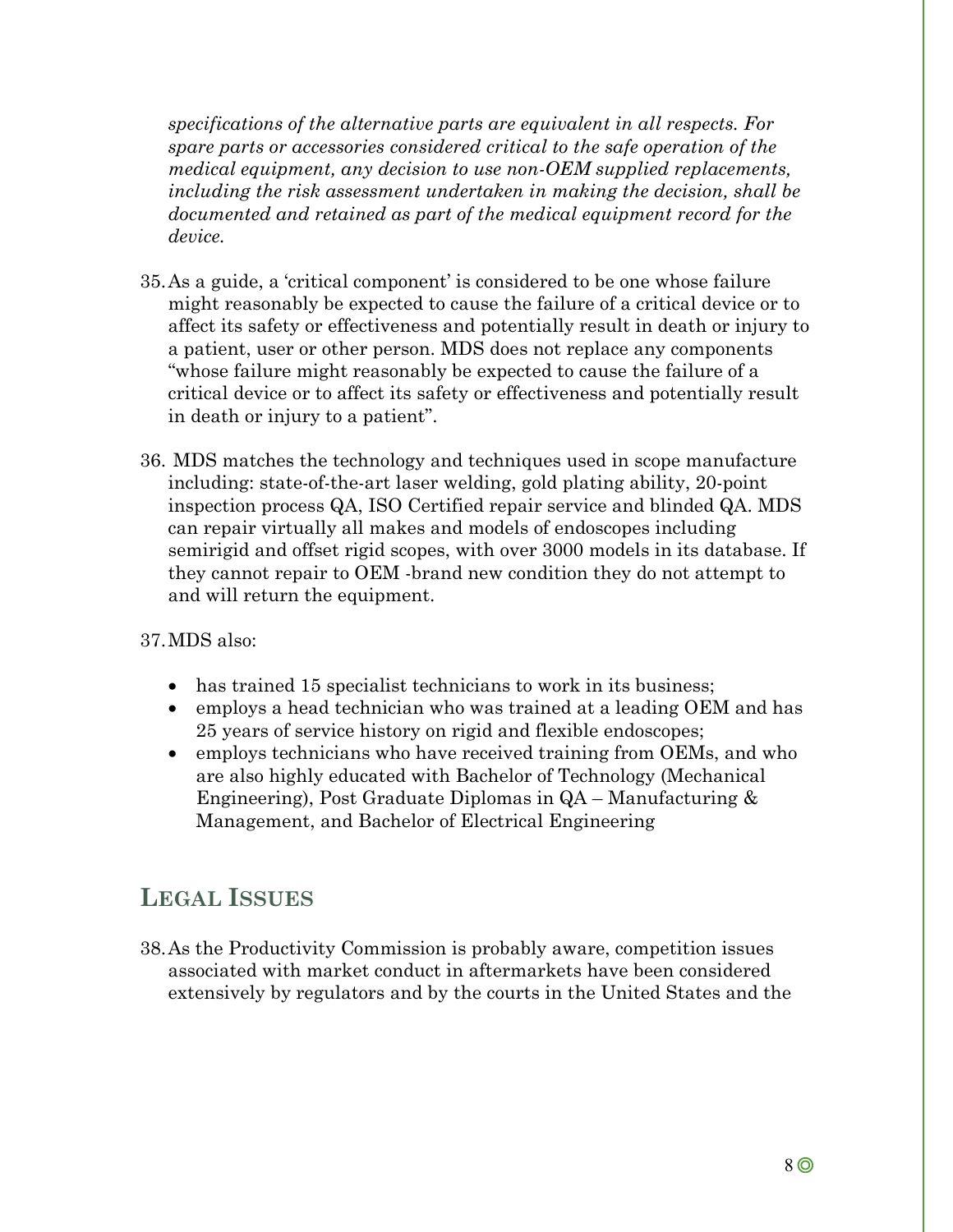European Union. They have not received the same attention in Australia, although the ACCC is well aware of the issues.[2](#page-9-0)

- 39. In June 2017, the OECD held a roundtable on "Competition issues in Aftermarkets" to compare national approaches to a number of questions that can arise under competition law when aftermarkets are involved. The papers from that roundtable are available on the OECD's website.[3](#page-9-1)
- 40.Various aspects of the conduct experienced by MDS as a third-party repairer of endoscopes has parallels in conduct that has been considered in other countries. For example:
- 41.The Eastman Kodak case:[4](#page-9-2) In 1987 seventeen small companies filed an antitrust lawsuit against Eastman Kodak. These companies, several of them small businesses, had been trying to compete with Kodak for contracts to provide maintenance service to end customers who owned expensive, durable Kodak photocopier or micrographics equipment. This case concerned Kodak practices relating to parts for, and maintenance service on, micrographic equipment and high-volume copiers. Ultimately, Kodak's restrictive parts policies were held to be anti-competitive, and Kodak was held liable for \$24 million in damages, trebled to \$72 million. On February 15, 1996, the district court issued a 10-year injunction requiring Kodak to sell parts to ISOs at non-discriminatory prices. This decision was upheld on appeal by the Ninth Circuit Court of Appeals.
- 42. In European automotive markets, the obligations to supply parts have been, since 2010, set out in four key legal instruments: the Automotive Block Exemption Regulation (EU) No. 461/2010; the sector-specific Guidelines on vertical restraints in agreements for the sale and repair of motor vehicles and for the distribution of spare parts for motor vehicles; the Vertical Restraints Block Exemption Regulation (EU) No. 330/2010; and the general Guidelines on vertical agreements. In effect, these instruments are designed to ensure effective competition in the markets for spare parts and equipment. Vehicle manufacturers may not hinder their original equipment suppliers from also supplying their products as spare parts to independent distributors or directly to independent or authorised repairers. Part producers also supply the independent aftermarket with spare parts of higher quality than the original equipment, or with parts 'fit for purpose' and adapted to the age of the

<span id="page-9-0"></span><sup>2</sup> E.g. ACCC, "Agricultural machinery: After-sales markets. Discussion Paper", February 2020; New car retailing mark study 2017; Merger authorisation sought by AP Eagers Limited in respect of its proposal to acquire Automotive Holdings Group Limited. Authorisation number: MA1000018 and associated submissions.

<span id="page-9-1"></span><sup>3</sup> https://www.oecd.org/competition/aftermarkets-competition-issues.htm

<span id="page-9-2"></span><sup>4</sup> Eastman Kodak Co. v. Image Technical Services, Inc., 504 U.S. 451 (1992).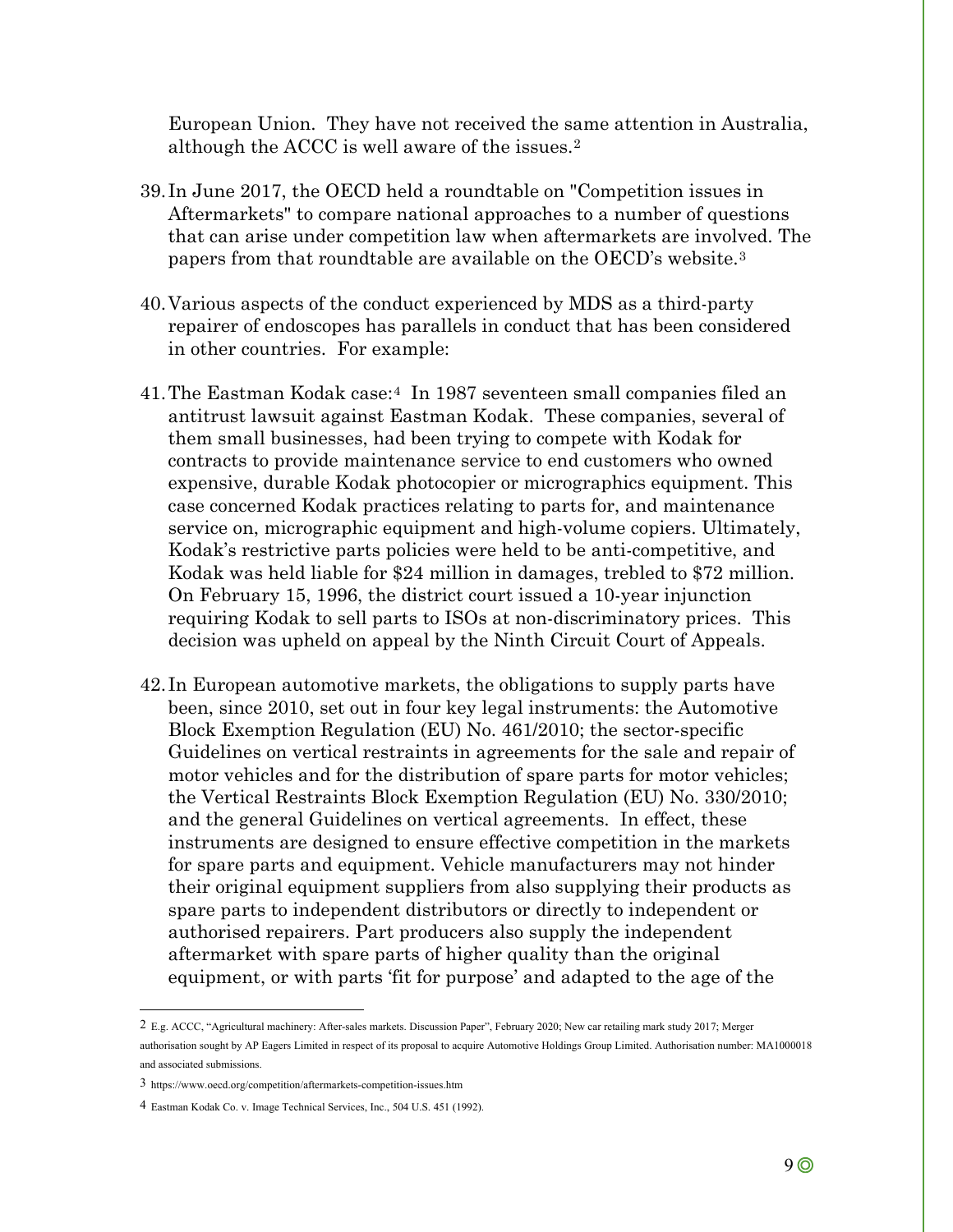vehicle; these of course fulfil all legal requirements, notably those contained in the product safety and environmental legislations. Importantly, spare parts producer may not be hindered from placing their own trademark on a part (either exclusively or in parallel as "double branding").[5](#page-10-0)

- 43. In the Australian automotive industry, the ACCC has noted that "car manufacturers have an incentive to limit access by independent repairers to technical information to steer service work to authorised dealers and repair work to preferred repairer networks. This impacts "the ability of independent repairers to effectively and efficiently compete in the aftermarkets for the repair and servicing of new cars". It is also causes detriment to consumers in the form of increased costs, inconvenience and delays when having their new car repaired or serviced. The ACCC has noted that few car manufacturers provide equivalent access to the technical information provided to their authorised dealers and preferred repairer networks, and many provide very little or no information at all".[6](#page-10-1)
- 44. In medical device markets analogous to that in which MDS operates, the Turkish Competition Authority (TCA) investigated medical device suppliers for excessive pricing and refusal to deal allegations in aftermarkets. It concluded that brand-specific aftermarkets constituted the relevant markets in the case and each supplier was dominant in its aftermarket. The suppliers were found to use encryptions and not supply the spare parts to independent service providers. In order to inject competition into secondary markets, the TCA obliged the suppliers (i) to provide the encryption key (the key to first level technical service, not ones that could contradict proprietary rights) for after-sale repair and maintenance for free after the guarantee term ends and upon the written request of the customer in 24 hours (ii) to supply or rent the equipment or devices necessary to provide after-sales services to customer or the service provider upon the written request/consent of the customer on nondiscriminatory and cost pricing basis (iii) to inform customers about the above conditions at product purchase phase on written notice (iv) to respond customers' and service providers' price requests; (v) to act in a non-discriminatory manner to customers and service providers on supply of spare parts; (vi) to publicly announce the price list for the top 100

<span id="page-10-0"></span><sup>5</sup> Se[e https://www.automarketexperts.eu/data/uploads/files/useful/r2rc-newberframeworkbrochure.pdf.](https://www.automarketexperts.eu/data/uploads/files/useful/r2rc-newberframeworkbrochure.pdf) Contrast this with certain OEMs' conduct, where it goes to extensive means to keep confidential the identity of its component and parts suppliers.

<span id="page-10-1"></span><sup>&</sup>lt;sup>6</sup>[https://www.accc.gov.au/system/files/New%20car%20retailing%20industry%20final%20report\\_0.pd](https://www.accc.gov.au/system/files/New%20car%20retailing%20industry%20final%20report_0.pdf) [f](https://www.accc.gov.au/system/files/New%20car%20retailing%20industry%20final%20report_0.pdf)